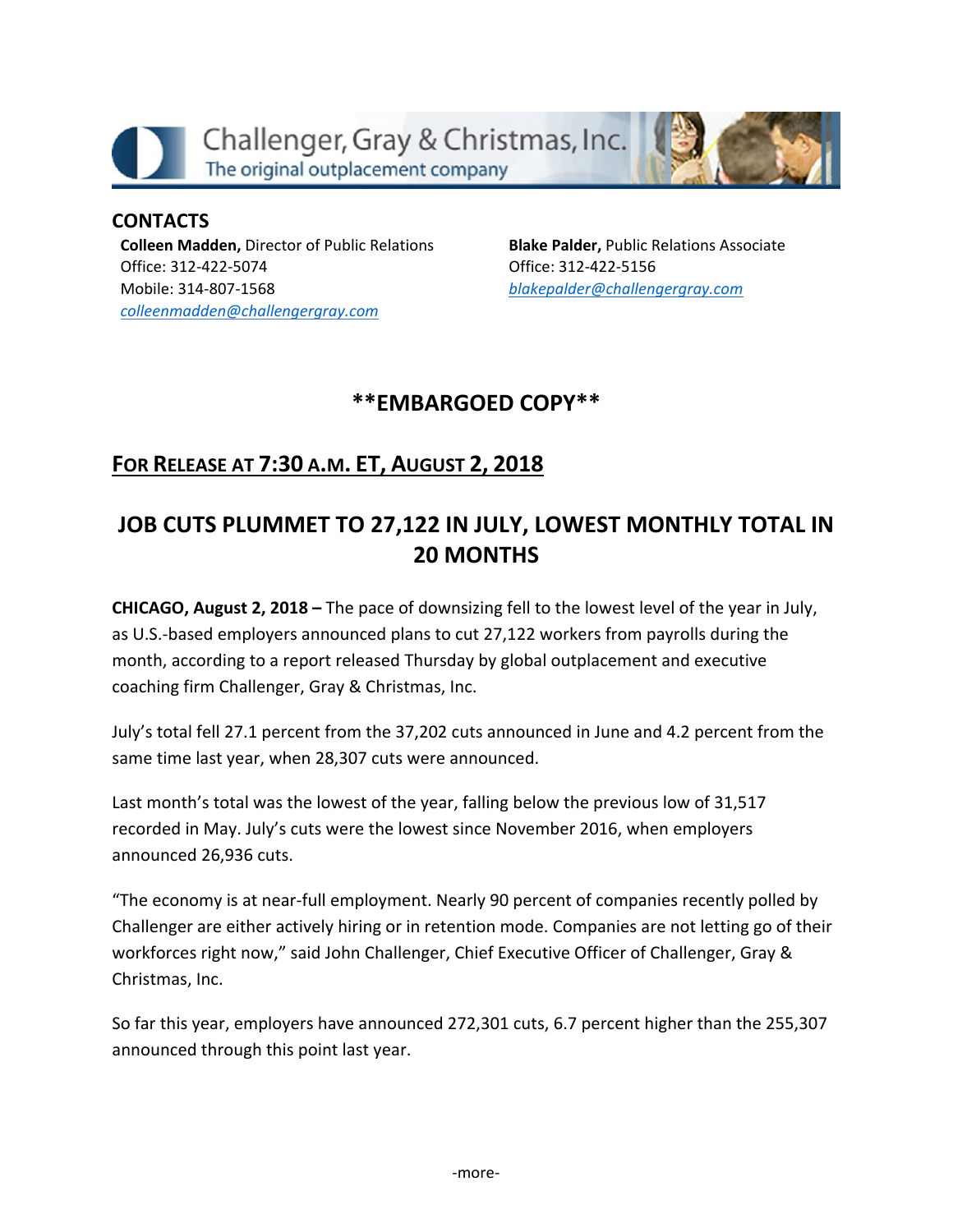Retailers continue to lead in job cuts, with 75,763 announced so far this year. That is 18.4 percent higher than the 63,989 Retail jobs cut through this point last year. The seven-month total for Retail job cuts is 321 cuts away from the full-year total in 2017.



**Source: Challenger, Gray & Christmas, Inc. ©** 

"Retail cuts have been inching up the last four years, as online shopping causes disruptions to business as usual. We're starting to see layoffs in this sector that rival recession years," said Challenger.

Health Care companies follow in cuts with 28,484, up 32 percent from the 21,554 cuts announced in this sector in the first seven months of last year.

"Health Care providers are undergoing cost-cutting measures and targeting labor costs, all while dealing with skills shortages. Hospitals especially face challenges in balancing cost-saving measures with quality-of-care issues," said Challenger.

The Services sector announced 24,168 cuts so far this year. Consumer Products manufacturers announced 22,210 through July, 238.7 percent more than the 6,558 cuts announced through July 2017.

In the last two months, the Trump Administration's steel tariffs have cost a total of 70 jobs, according to Challenger tracking.

Automotive manufacturers, vulnerable to trade war fears, round out the top five job-cutting industries this year with 11,696, down 13.5 percent from the 13,521 announced through July 2017.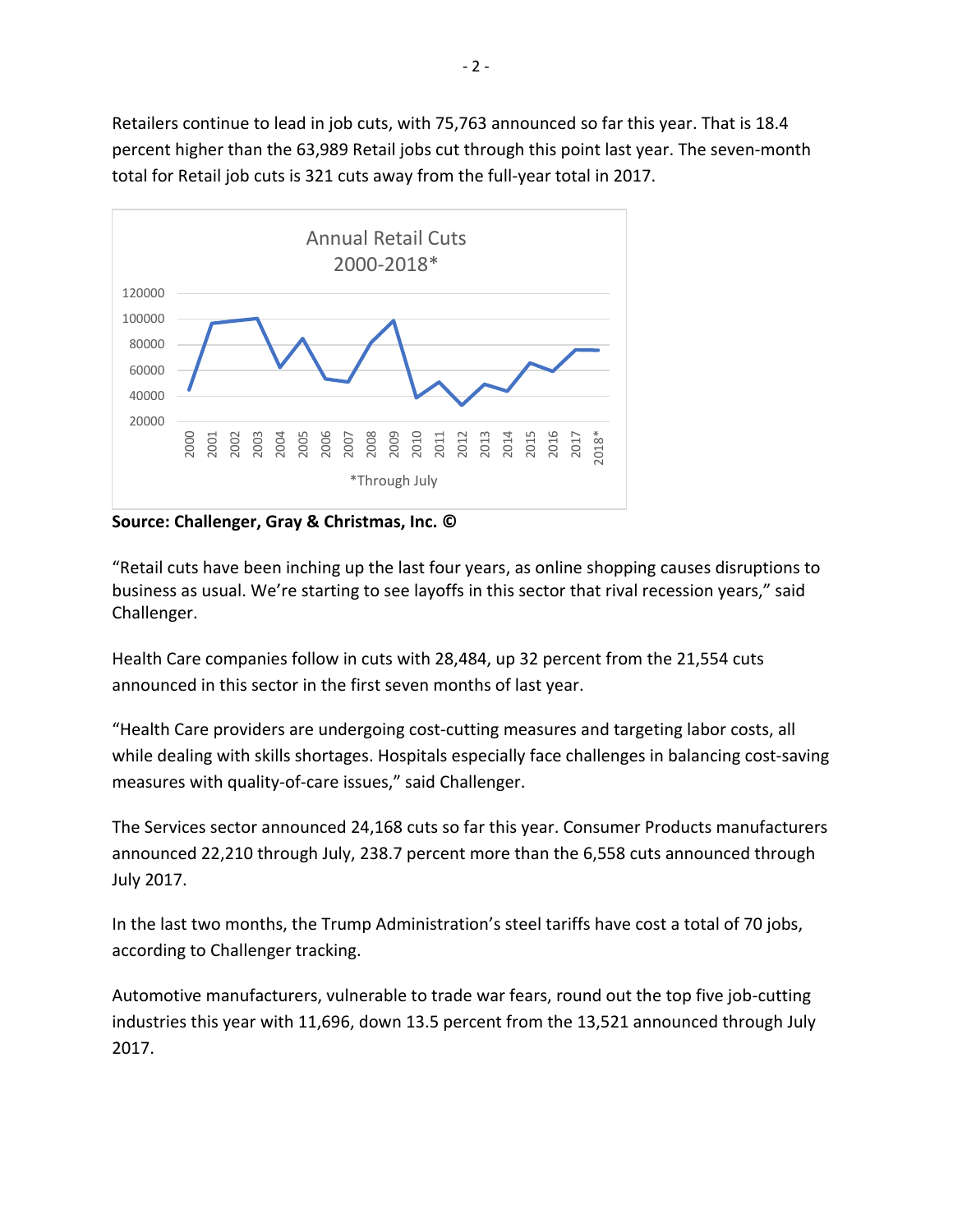"We simply do not yet know what impact the tariffs on steel, as well as other proposed tariffs, may have on jobs. We're seeing a trickle of job cuts related to these tariffs, but it is not yet torrential," said Challenger.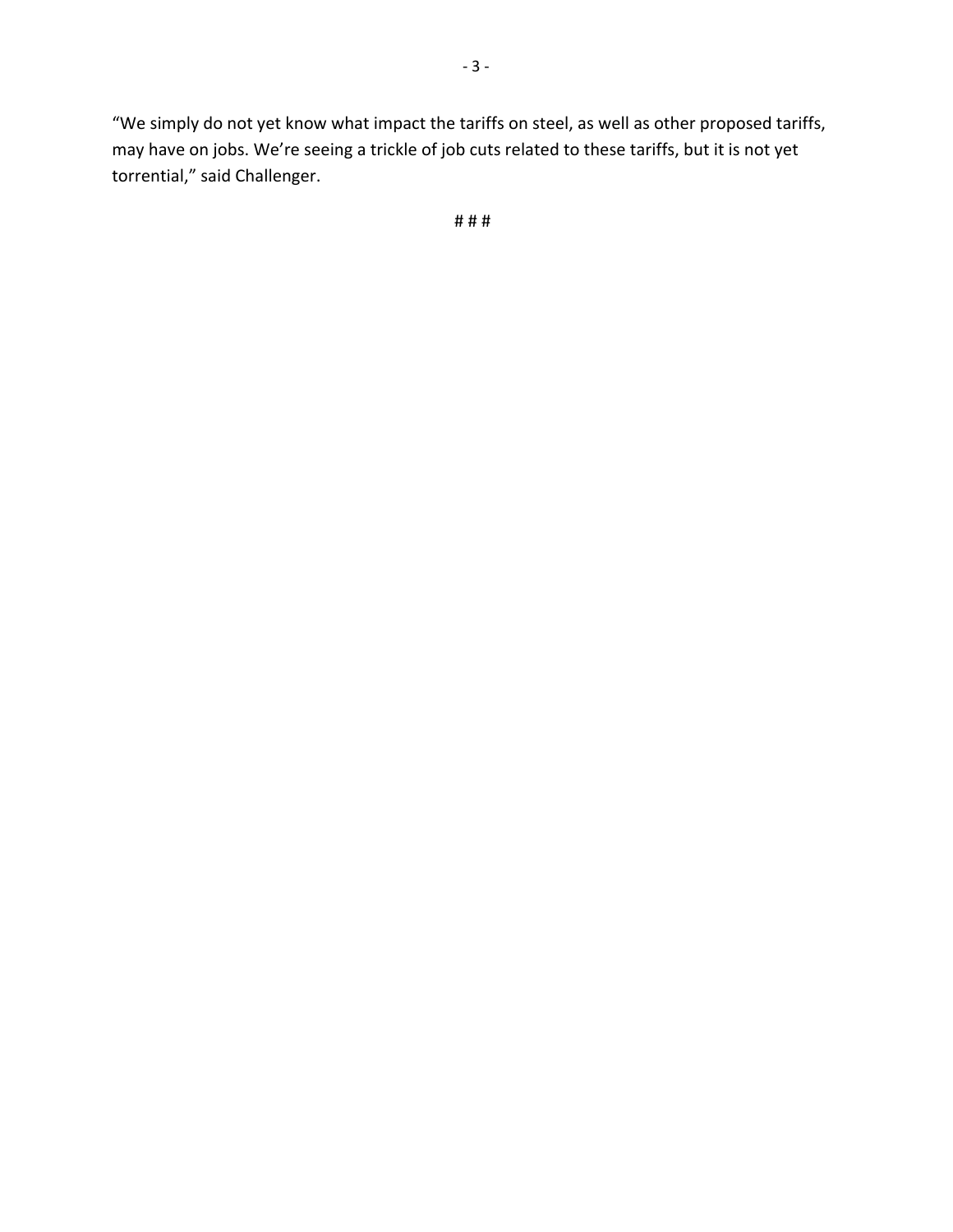### **CHALLENGER, GRAY & CHRISTMAS, INC. JOB-CUT ANNOUNCEMENT REPORT TOP FIVE INDUSTRIES**

#### **Year To Date**

|                             | 2018   | 2017   |
|-----------------------------|--------|--------|
| <b>Retail</b>               | 75,763 | 63,989 |
| <b>Health Care/Products</b> | 28,484 | 21,554 |
| <b>Services</b>             | 24,168 | 18,022 |
| <b>Consumer Products</b>    | 22,210 | 6,558  |
| <b>Automotive</b>           | 11,696 | 13,521 |

#### **MONTH BY MONTH TOTALS**

|                 | 2018    | 2017    |
|-----------------|---------|---------|
| January         | 44,653  | 45,934  |
| February        | 35,369  | 36,957  |
| <b>March</b>    | 60,357  | 43,310  |
| <b>April</b>    | 36,081  | 36,602  |
| May             | 31,517  | 33,092  |
| June            | 37,202  | 31,105  |
| July            | 27,122  | 28,307  |
| <b>August</b>   |         | 33,825  |
| September       |         | 32,346  |
| <b>October</b>  |         | 29,831  |
| <b>November</b> |         | 35,038  |
| <b>December</b> |         | 32,423  |
| <b>TOTAL</b>    | 272,301 | 418,770 |

Some reductions are identified by employers as workers who will take early retirement offers or other special considerations to leave the company.

#### **LAYOFF LOCATION**

#### **Year To Date**

| <b>California</b> | 43,898 |
|-------------------|--------|
| <b>New Jersey</b> | 38,839 |
| <b>Texas</b>      | 20,963 |
| <b>New York</b>   | 16,302 |
| <b>Ohio</b>       | 15,472 |

Listings are identified by the location of the layoff or corporate headquarters as stated in announcement.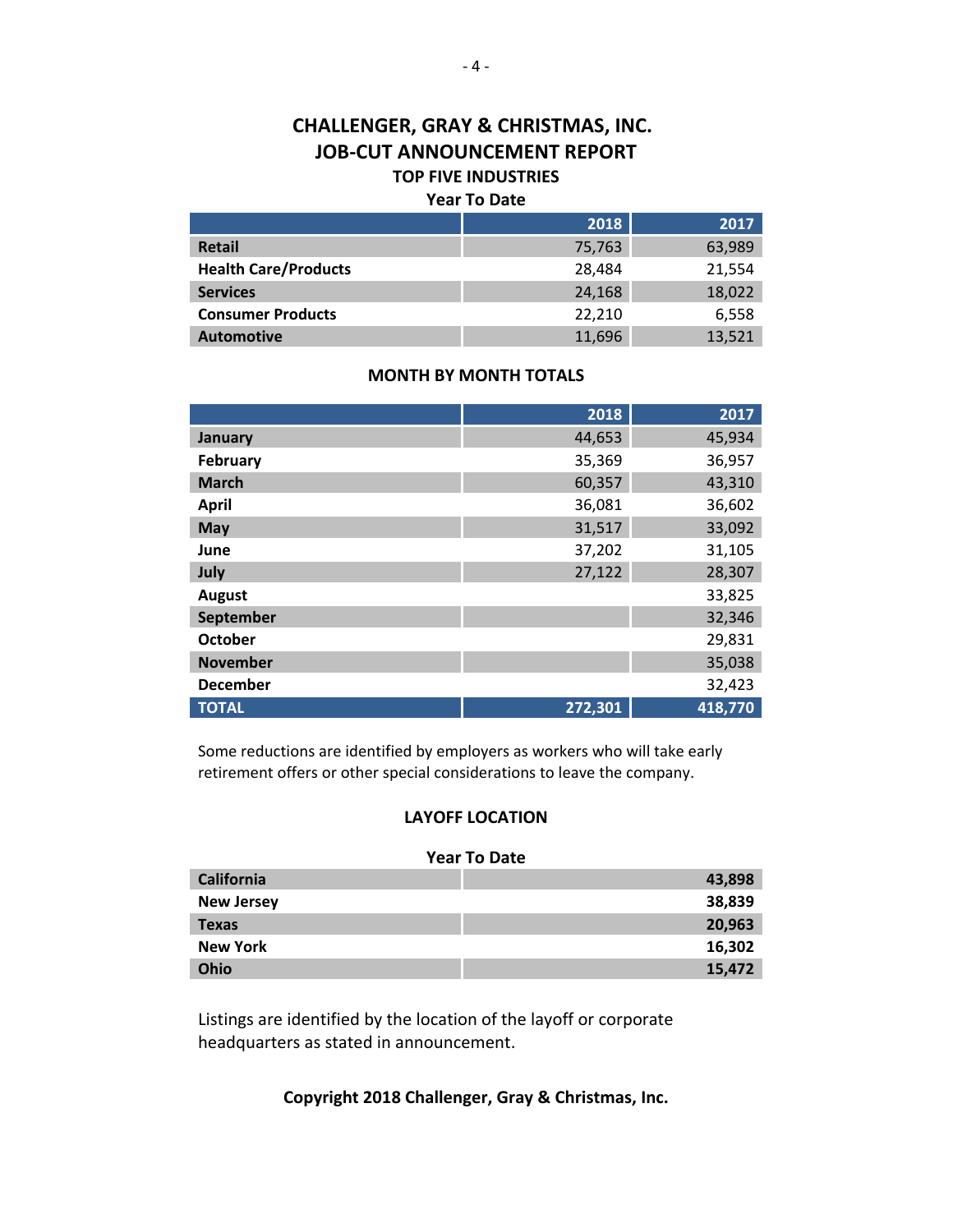### **CHALLENGER, GRAY & CHRISTMAS, INC. JOB-CUT ANNOUNCEMENT REPORT JOB CUTS BY INDUSTRY**

|                              | $17$ -Jul | 18-Jun | $18$ -Jul | <b>YTD 2017</b> | <b>YTD 2018</b> |
|------------------------------|-----------|--------|-----------|-----------------|-----------------|
| <b>Aerospace/Defense</b>     | 2,295     | 1,062  | 420       | 11,092          | 4,165           |
| <b>Apparel</b>               |           | 238    | 100       | 0               | 338             |
| <b>Automotive</b>            | 951       | 4,260  | 531       | 13,521          | 11,696          |
| <b>Chemical</b>              |           | 52     | 266       | 556             | 805             |
| <b>Commodities</b>           | 25        |        |           | 25              | 395             |
| Computer                     | 1,448     | 1,737  | 2,182     | 11,136          | 8,124           |
| <b>Construction</b>          |           | 362    | 502       | 937             | 1,356           |
| <b>Consumer Products</b>     | 1,918     | 3,212  | 3,793     | 6,558           | 22,210          |
| <b>Education</b>             | 1,059     | 1,722  | 1,882     | 10,063          | 6,404           |
| <b>Electronics</b>           | 640       | 2,079  | 554       | 3,398           | 8,703           |
| <b>Energy</b>                | 1,614     | 575    |           | 10,392          | 5,088           |
| <b>Entertainment/Leisure</b> | 728       | 409    | 1,808     | 7,626           | 6,796           |
| <b>Financial</b>             | 1,474     | 1,661  | 716       | 7,385           | 8,667           |
| Food                         | 1,601     | 1,848  | 636       | 13,063          | 8,528           |
| <b>Government</b>            | 808       | 104    | 352       | 6,954           | 1,695           |
| <b>Health Care/Products</b>  | 3,634     | 4,745  | 2,286     | 21,554          | 28,484          |
| <b>Industrial Goods</b>      | 1,531     | 1,412  | 1,082     | 12,693          | 8,276           |
| Insurance                    | 53        | 705    | 576       | 5,083           | 3,466           |
| <b>Legal</b>                 | 17        |        |           | 148             | $\mathbf 0$     |
| <b>Media</b>                 | 249       | 235    | 787       | 3,094           | 7,222           |
| <b>Non-Profit</b>            |           | 678    | 351       | 1,159           | 1,798           |
| Pharmaceutical               | 877       | 870    | 610       | 4,805           | 5,388           |
| <b>Real Estate</b>           |           | 55     |           | 505             | 357             |
| Retail                       | 3,862     | 3,750  | 2,697     | 63,989          | 75,763          |
| <b>Services</b>              | 2,607     | 3,265  | 1,540     | 18,022          | 24,168          |
| <b>Telecommunications</b>    | 202       | 478    | 1,152     | 11,569          | 9,525           |
| <b>Transportation</b>        | 714       | 1,520  | 2,187     | 8,450           | 11,399          |
| <b>Utility</b>               |           |        | 50        | 1,530           | 938             |
| <b>Warehousing</b>           | N/A       | 168    | 62        | N/A             | 547             |
| <b>TOTAL</b>                 | 28,307    | 37,202 | 27,122    | 255,307         | 272,301         |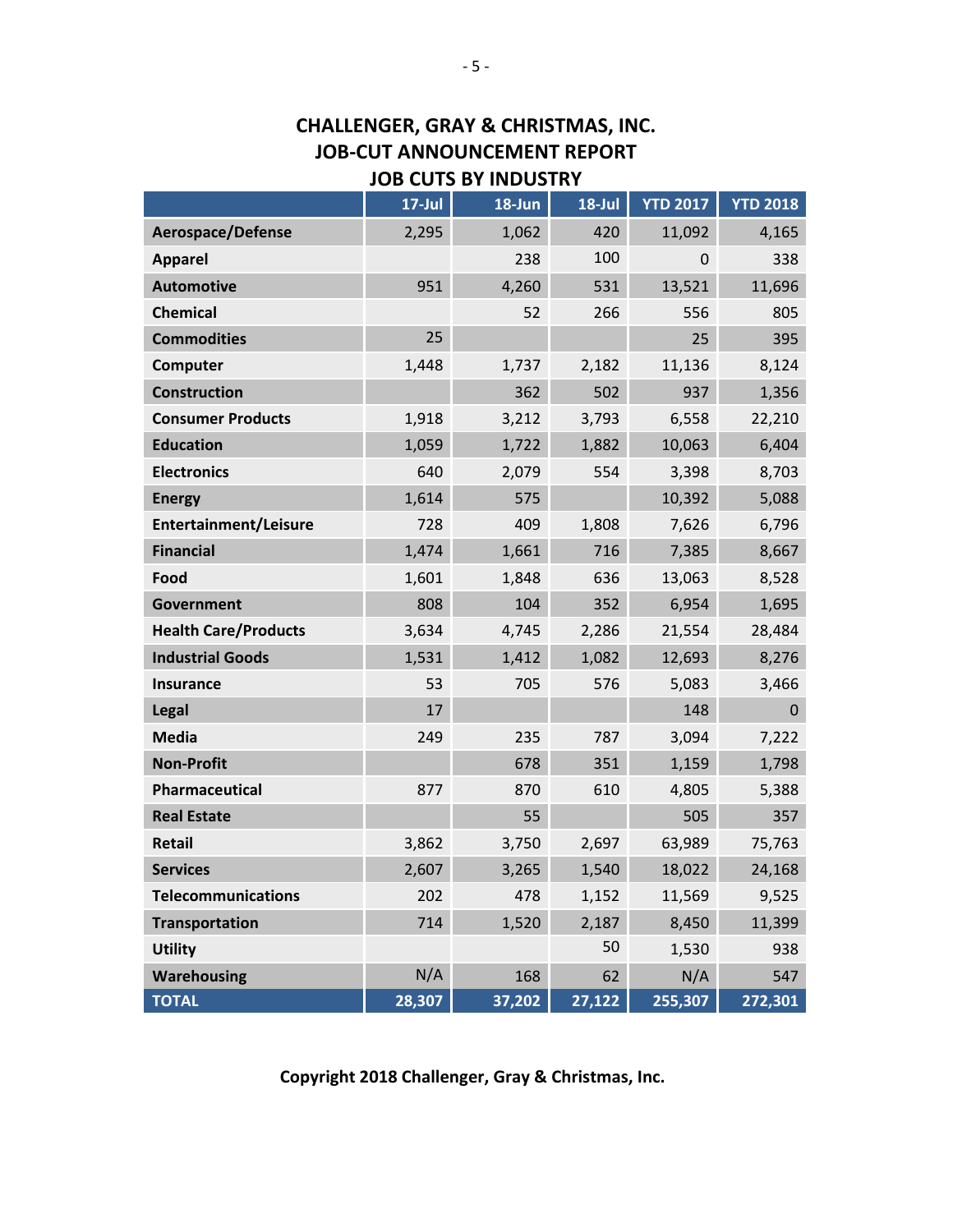## **CHALLENGER, GRAY & CHRISTMAS, INC. JOB-CUT ANNOUNCEMENT REPORT**

#### **JOB CUTS BY REGION, STATE**

| <b>EAST</b>          | July  | <b>YTD</b> |
|----------------------|-------|------------|
| <b>New Jersey</b>    | 816   | 38,839     |
| <b>New York</b>      | 1,954 | 16,302     |
| Pennsylvania         | 857   | 9,610      |
| <b>Massachusetts</b> | 455   | 6,254      |
| Connecticut          | 149   | 3,323      |
| <b>Maryland</b>      | 144   | 1,892      |
| <b>Rhode Island</b>  |       | 690        |
| Dist. of Columbia    |       | 367        |
| <b>New Hampshire</b> | 25    | 235        |
| <b>Delaware</b>      | 224   | 224        |
| Vermont              |       | 59         |
| <b>Maine</b>         |       | 0          |
|                      | 4,624 | 77,795     |

| <b>MIDWEST</b>   | July  | <b>YTD</b> |
|------------------|-------|------------|
| <b>Ohio</b>      | 331   | 15,472     |
| <b>Illinois</b>  | 1,299 | 10,326     |
| Wisconsin        | 568   | 7,951      |
| <b>Michigan</b>  | 114   | 7,006      |
| <b>Minnesota</b> | 156   | 6,637      |
| Indiana          | 308   | 4,526      |
| lowa             | 303   | 4,193      |
| <b>Missouri</b>  | 524   | 3,813      |
| <b>Nebraska</b>  | 314   | 2,317      |
| <b>Kansas</b>    |       | 916        |
| <b>TOTAL</b>     | 3,917 | 63,157     |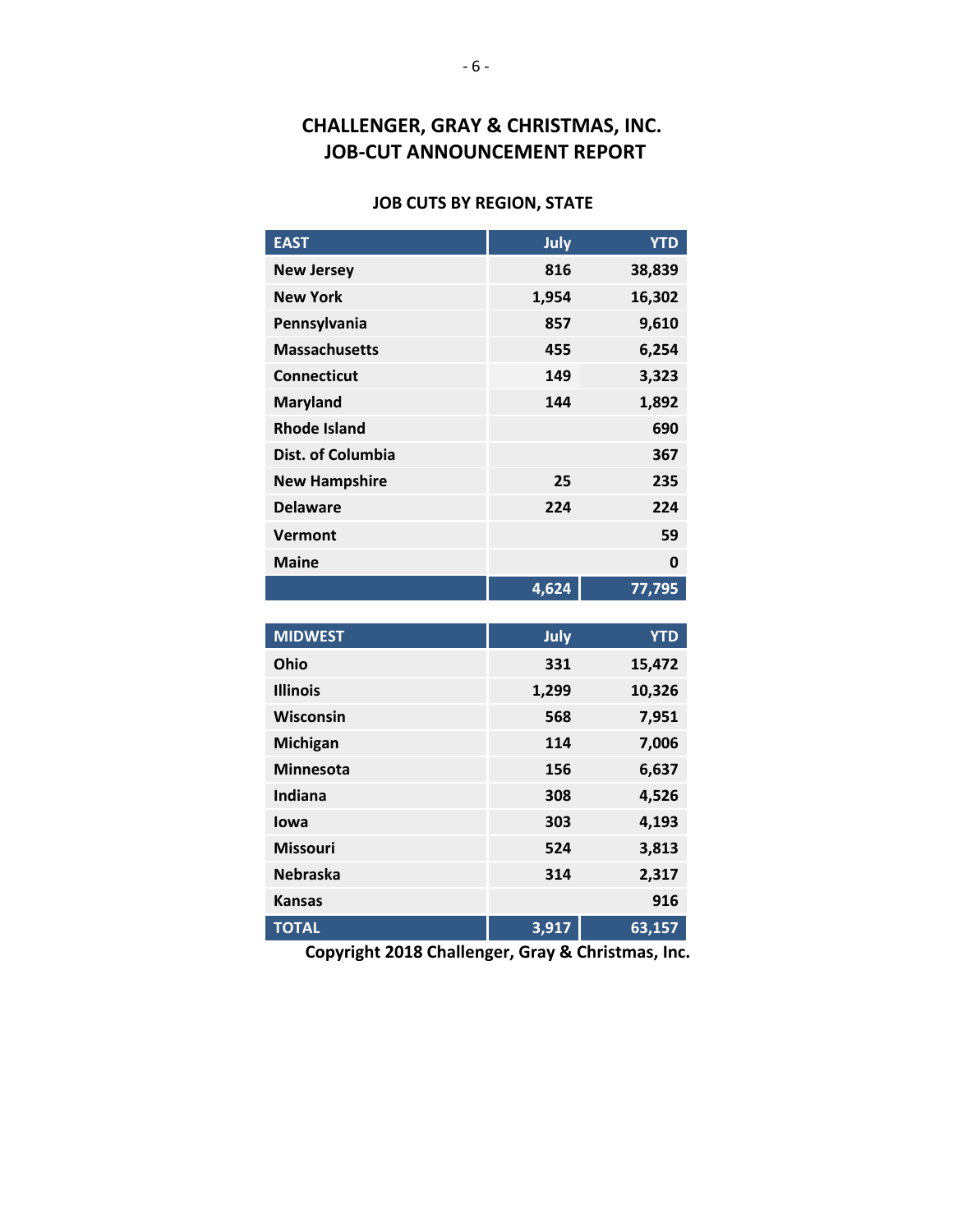### **CHALLENGER, GRAY & CHRISTMAS, INC. JOB-CUT ANNOUNCEMENT REPORT JOB CUTS BY REGION, STATE**

| <b>WEST</b>           | July   | <b>YTD</b> |
|-----------------------|--------|------------|
| <b>California</b>     | 6,951  | 43,898     |
| <b>Texas</b>          | 924    | 20,963     |
| Washington            | 309    | 3,365      |
| Colorado              | 559    | 2,401      |
| Arizona               |        | 2,182      |
| Oregon                | 146    | 1,344      |
| <b>Oklahoma</b>       |        | 1,156      |
| Idaho                 | 810    | 1,081      |
| <b>Alaska</b>         | 175    | 1,028      |
| <b>New Mexico</b>     |        | 846        |
| <b>South Dakota</b>   | 11     | 686        |
| Utah                  | 105    | 624        |
| Nevada                |        | 210        |
| <b>North Dakota</b>   | 25     | 52         |
| Montana               |        | 16         |
| Hawaii                |        | 0          |
| Wyoming               |        | 0          |
| <b>TOTAL</b>          | 10,015 | 79,852     |
|                       |        |            |
| <b>SOUTH</b>          | July   | <b>YTD</b> |
| <b>Florida</b>        | 2,547  | 10,710     |
| <b>North Carolina</b> | 1,073  | 7,155      |
| Virginia              | 389    | 6,942      |
| Georgia               |        | 5,212      |
| <b>South Carolina</b> | 971    | 3,941      |
| <b>Tennessee</b>      | 389    | 3,648      |
| Louisiana             | 514    | 3,385      |
| Kentucky              | 1,479  | 3,225      |
| Alabama               | 221    | 2,831      |

**TOTAL 8,566 51,497 Copyright 2018 Challenger, Gray & Christmas, Inc.**

**Mississippi 771 1,860 West Virginia 212 1,406 Arkansas 1,182**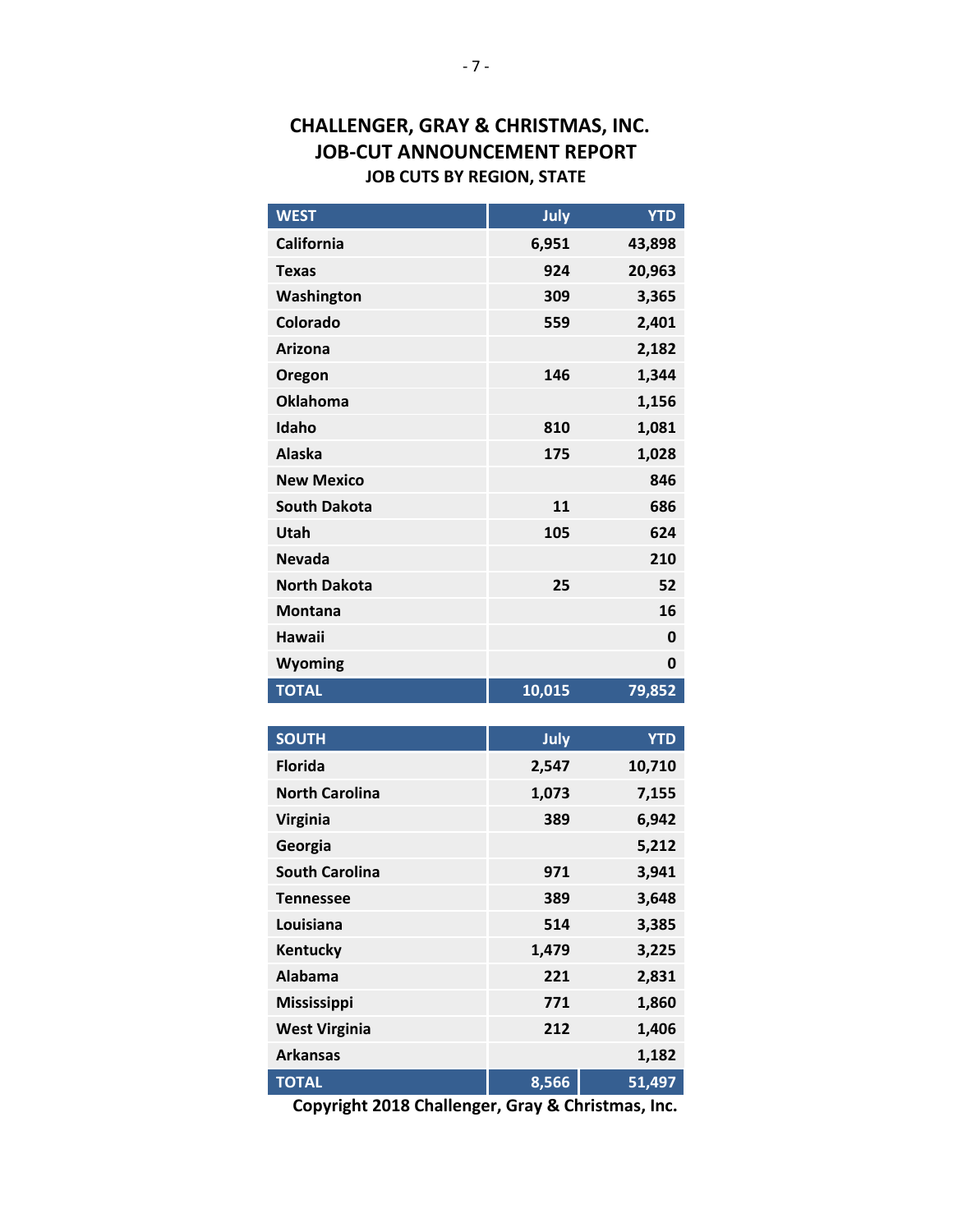## **CHALLENGER, GRAY & CHRISTMAS, INC. JOB-CUT ANNOUNCEMENT REPORT JOB CUTS BY REASON**

|                      | <b>JUNE</b> | <b>YTD</b> |
|----------------------|-------------|------------|
| Restructuring        | 12,494      | 100,489    |
| Closing              | 8,743       | 92,202     |
| Bankruptcy           | 207         | 30,673     |
| Cost-Cutting         | 1,186       | 23,218     |
| Acquisition/Merger   | 1,524       | 11,753     |
| <b>Contract Loss</b> | 2,668       | 9,968      |
| Relocation           | 75          | 2,288      |
| Outsourcing          | 215         | 1,640      |
| <b>Tariffs</b>       | 10          | 70         |
| <b>TOTAL</b>         | 27,122      | 272,301    |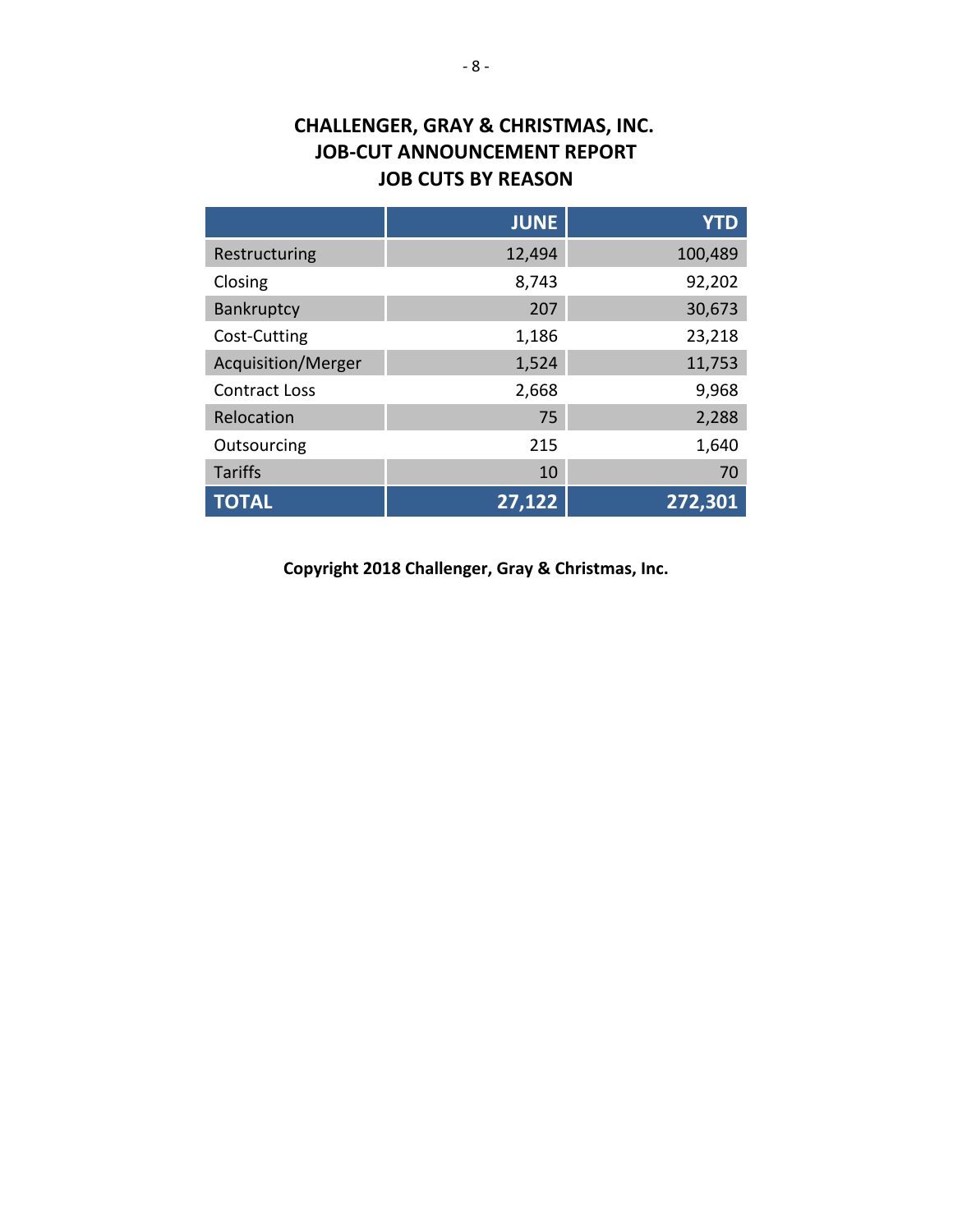### **CHALLENGER, GRAY & CHRISTMAS, INC. JOB-CUT ANNOUNCEMENT REPORT**

### **Q1 Q2 Q3 Q4 TOTAL** 9,850 10,100 24,085 67,250 **111,285** 107,052 87,686 49,104 72,205 **316,047** 110,056 76,622 147,507 221,107 **555,292 1992\*** 110,815 85,486 151,849 151,850 **500,000** 170,615 84,263 194,486 165,822 **615,186** 192,572 107,421 117,706 98,370 **516,069** 97,716 114,583 89,718 137,865 **439,882** 168,695 101,818 91,784 114,850 **477,147** 134,257 51,309 95,930 152,854 **434,350** 139,140 131,303 161,013 246,339 **677,795** 210,521 173,027 173,181 118,403 **675,132** 141,853 81,568 168,875 221,664 **613,960** 406,806 370,556 594,326 585,188 **1,956,876** 478,905 292,393 269,090 426,435 **1,466,823** 355,795 274,737 241,548 364,346 **1,236,426** 262,840 209,895 251,585 315,415 **1,039,735** 287,134 251,140 245,378 288,402 **1,072,054** 255,878 180,580 202,771 200,593 **839,822** 195,986 197,513 194,095 180,670 **768,264** 200,656 275,292 287,142 460,903 **1,223,993** 562,510 318,165 240,233 151,122 **1,272,030** 181,183 116,494 113,595 118,701 **529,973** 130,749 115,057 233,258 127,018 **606,082** 143,094 139,997 102,910 137,361 **523,362** 145,041 113,891 128,452 121,667 **509,051** 121,341 124,693 117,374 119,763 **483,171** 140,214 147,458 205,759 105,079 **598,510** 180,920 132,834 121,858 91,303 **526,915** 126,201 100,799 94,478 97,292 **418,770** 140,379 104,800 **245,179 AVG 196,959 152,383 176,176 196,740**

#### **QUARTER BY QUARTER**

*\*Estimate based on half-year total. Challenger began tracking job-cut data in 1993. Before that, it was tabulated by an independent newsletter no longer published.*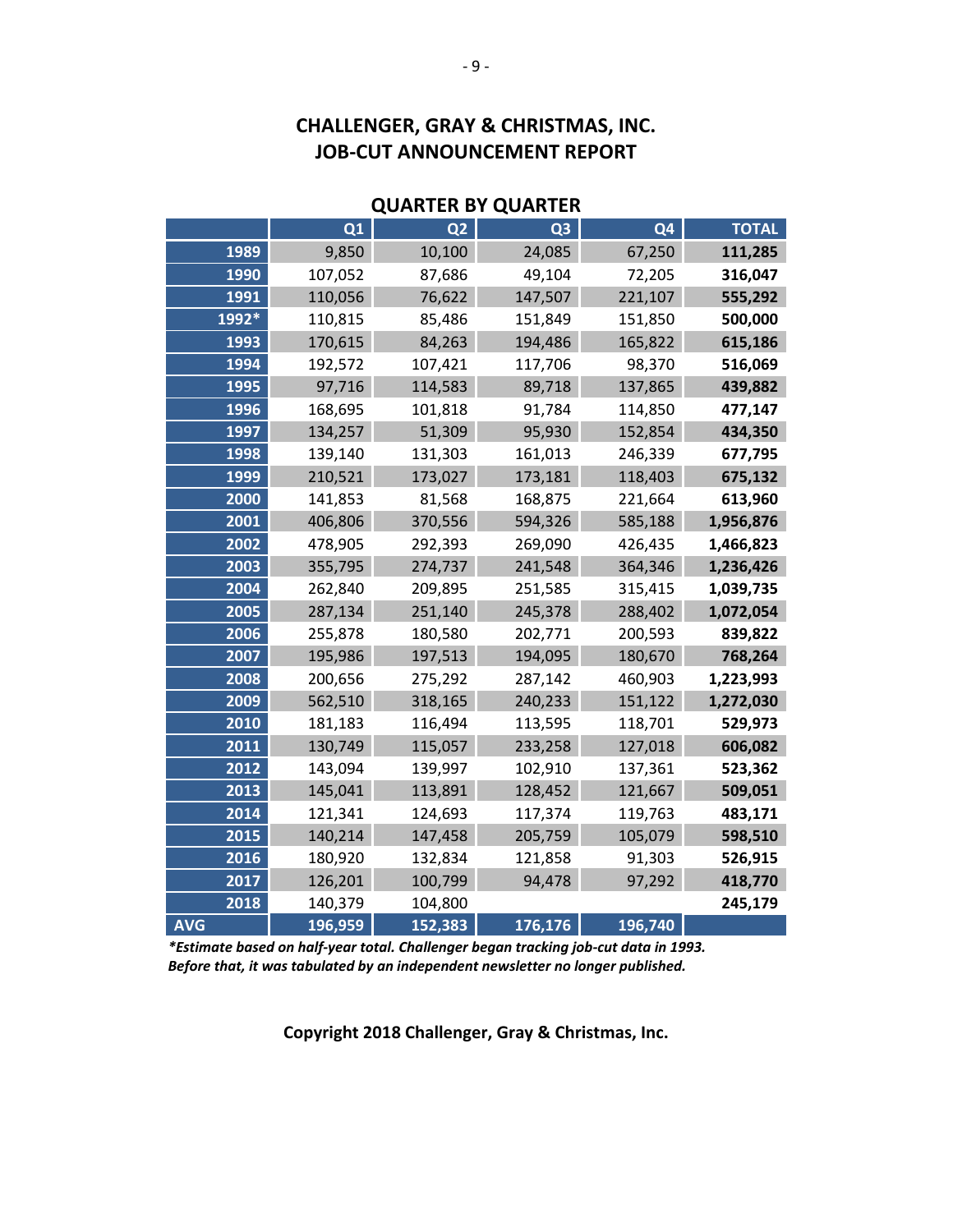## **CHALLENGER, GRAY & CHRISTMAS, INC. JOB-CUT ANNOUNCEMENT REPORT**

## **ANNOUNCED HIRING PLANS**

| <b>By Month</b> |         |           |         |         |         |         |
|-----------------|---------|-----------|---------|---------|---------|---------|
|                 | 2018    | 2017      | 2016    | 2015    | 2014    | 2013    |
| January         | 41,890  | 136,501   | 8,362   | 8,774   | 6,312   | 60,585  |
| February        | 139,925 | 25,765    | 7,539   | 14,574  | 11,054  | 92,372  |
| <b>March</b>    | 14,525  | 127,006   | 10,997  | 6,412   | 6,860   | 8,115   |
| <b>April</b>    | 13,842  | 61,537    | 11,557  | 13,898  | 11,145  | 9,322   |
| May             | 9,889   | 77,447    | 24,732  | 12,598  | 10,141  | 9,618   |
| June            | 13,504  | 40,095    | 13,564  | 11,176  | 15,530  | 8,774   |
| July            | 9,823   | 88,142    | 16,051  | 11,637  | 16,544  | 9,728   |
| August          |         | 14,530    | 9,101   | 11,778  | 9,657   | 7,662   |
| September       |         | 422,726   | 487,075 | 492,306 | 567,705 | 445,617 |
| <b>October</b>  |         | 37387     | 135,532 | 86,107  | 147,935 | 87,874  |
| <b>November</b> |         | 61,300    | 108,994 | 10,026  | 11,291  | 14,177  |
| <b>December</b> |         | 8,218     | 35,198  | 11,465  | 7,332   | 11,362  |
| <b>TOTAL</b>    | 243,398 | 1,100,654 | 868,702 | 690,751 | 821,506 | 765,206 |